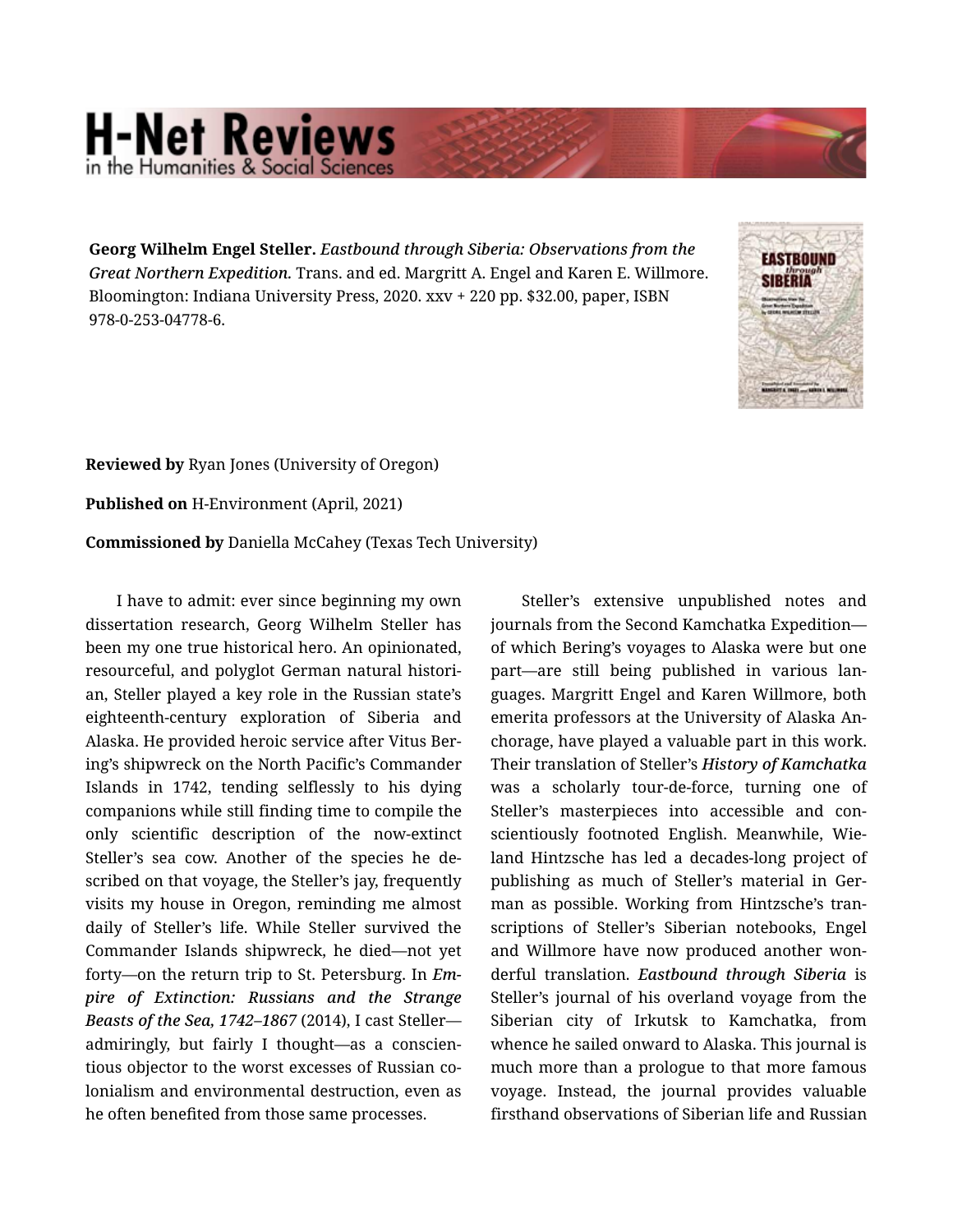colonialism in the mid-eighteenth century. It also offers—as the translators discuss in a substantive preface and afterword—the chance to reassess Steller himself.

The journal begins in Irkutsk, then Russia's most important Siberian bureaucratic and eco‐ nomic center. Steller, writing for government offi‐ cials in St. Petersburg, provides a detailed account of life in Irkutsk, one that would be exceptionally useful for students in Russian imperial history, and which holds interest for experts as well. He chronicles the decline in fur-bearing animals in the region, the central place brandy played in the local and imperial economy, and the fraught rela‐ tions between Russians and Buryats. Steller's ex‐ tended discussion of the important trade with China, much of which went through Irkutsk, is valuable for global economic history. In particular, his description of Russia's declining terms of trade and the power of Chinese consumer goods will resonate with twenty-first-century readers. All in all, Steller paints a picture of a frontier town in uncertain transition, rife with both bureaucracy and bootlegging. "Murder" there, he claimed, was "no longer a rarity" (p. 42).

Departing eastward from Irkutsk, up the Lena River to Yakutsk, and thence across some of the most challenging terrain in all of Siberia down to the port of Okhotsk, Steller's journal focuses on the region's plant and animal life, its Indigenous inhabitants, and the rigors of eighteenth-century travel. As the translators note, Steller's precise botanical and zoological descriptions serve as valuable "baseline" data for contemporary envir‐ onmental assessments, giving a sense of how much Siberia's natural world has changed in the last three centuries. Engel and Willmore have done exceptional work here, relying on a network of biologists to help them clarify some of Steller's obscure or imprecise observations. Much as he had done in Irkutsk, Steller also closely noted the many signs of decline in species abundance, espe‐ cially fish, that was already following Russian ex‐ ploitation of the region.

Steller clearly loved conversation, and he spent many of the hours during the trip talking with his travel companions, especially the Yakuts and Tungus who inhabited these regions and whose support was essential for the success of the Kamchatka Expedition. The Yakuts barked like dogs when their spirits ran high, making Steller laugh. He questioned the Tungus closely about their naming practices, finding again a lively sense of humor. One of his male companion's name, for example, translated to "dog's daughter," while an‐ other was "fat lip," appellations which derived from notable birth and childhood events. To the north, the Chukchi, Steller reported, insisted that their land and their numbers were far bigger than those of the Russians who pretended to be their conquerors. Such intense engagement with peoples of foreign, fascinating cultures turned Steller from a simple botanist into a first-rate eth‐ nographer, and Engel and Willmore's translation will be very valuable for ethnohistorians and historians of empire. Not that Steller was anything near an impartial observer—his committed Chris‐ tianity and sense of cultural superiority would not allow him to be. Thus, even when a Yakut shaman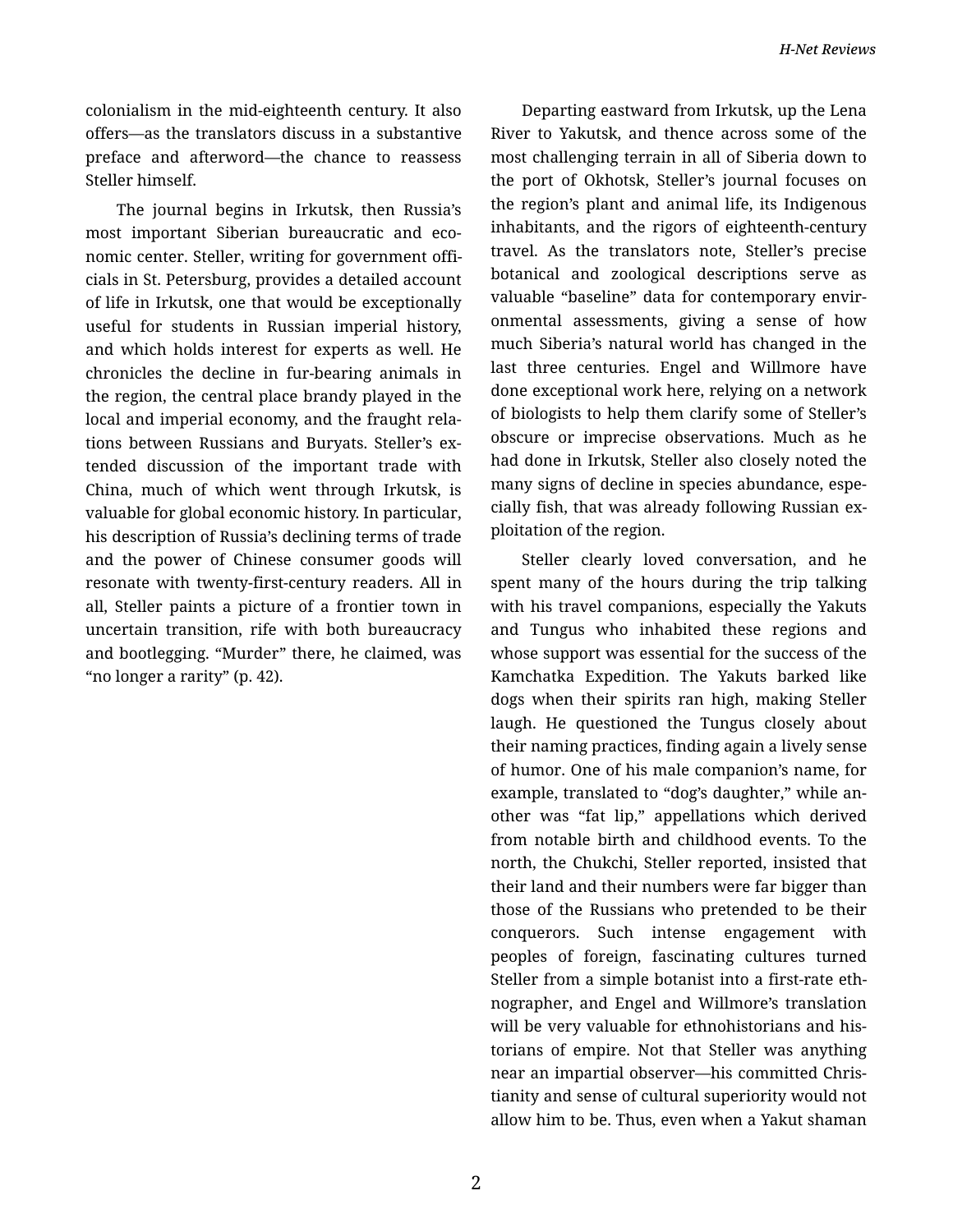prophesied, with eerie accuracy, that Steller would travel beyond Kamchatka (something not then clear to Steller) and that his wife was his greatest enemy (she had refused to accompany him on the trip and was even then squandering his money), he could only scoff at these pagan superstitions. The Yakuts, he wrote, dismissively, "have no in‐ sight into physical phenomena" (p. 142). Steller also feared that some Siberian settlers were be‐ coming too indigenized, forgetting agriculture and the Russian language, though he did seem upset by the shocking disease-caused declines he detec‐ ted in Siberian populations.

What gives Steller's journals a special intim‐ acy is the way he relates the day-to-day vagaries and frustrations of life on the road in colonial Siberia. Frequently cold, often wet, many times lonely, and sometimes elated at the incredibly beautiful scenery, his mood on the journey changed by the hour. Retiring to bed at the end of a day marked by a river soaking, Steller wrote that "a nice fur coat did feel good" (p. 113), and the reader almost experiences along with him a palp‐ able sense of relief. Similarly, the "dreadful gas" (p. 36) Steller reports as the result of too much hardtack will likely also stir the imagination. On the other hand, Steller expresses no emotion at times we might expect it. His journal provides a vivid reminder of the close proximity with all number of animals that everyday life then en‐ tailed. The frequent, and often violent deaths along the trail of horses, cows, oxen, and dogs evinced in Steller no surprise, but more often macabre jokes at how well he and his companions would eat.

If this sounds like a smooth-flowing narrative, I want to acknowledge the miracles the translators have performed with this material, synthesizing and rearranging it in ways that make sense of Steller's probable intentions for later editing. When I worked with Hintzsche's transcriptions years ago, I found them almost unreadable thanks to their fragmentation, and while that format served some audiences well with its fidelity to the source material, Engel and Willmore's work has unlocked this engaging, often truly delightful, nar‐ rative for a much broader swath of scholars and students.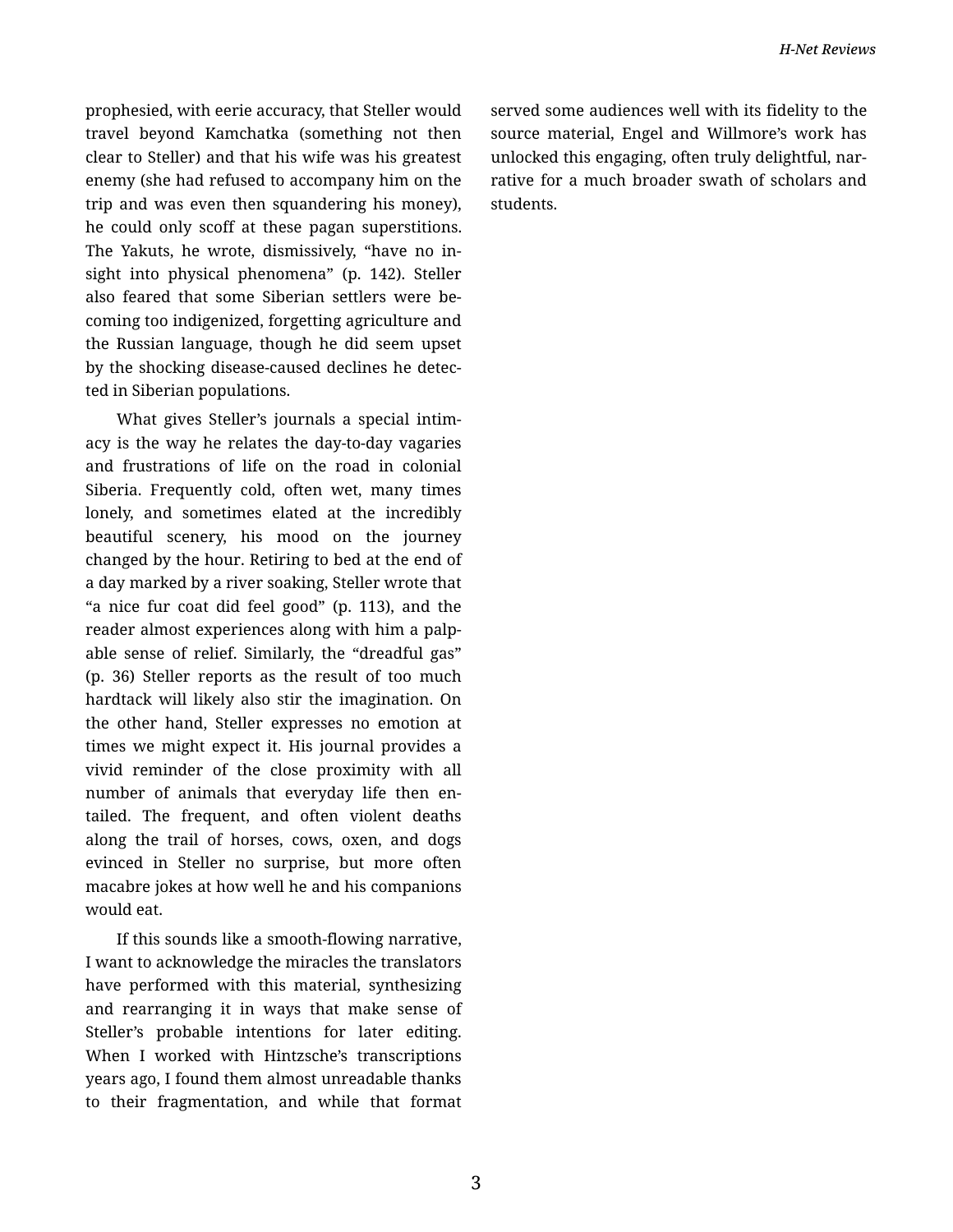In their afterword, Engel and Willmore state that these journals reveal a Steller far more like‐ able than the picture other commentators and bio‐ graphers have drawn of him. Instead of arrogant and irascible, the Steller of these journals is mod‐ est and personable. I agree that the journals re‐ veal new sides to the man, but I am not as sure they are so positive. Instead, Steller presents him‐ self as an eager supporter of some the imperial government's more oppressive practices. He ad‐ vocates for harsher enforcement of the empire's notoriously punitive internal passport policy. He gives St. Petersburg details for how to better crack down on those who would evade its monopolies and taxes. He charges the Russian settlers with laziness and immorality when they fail to make imperialism pay for St. Petersburg. In fairness, Steller also attempts to provide information that might allow for fairer taxation. Still, his very agreeableness in these pages often looks, from this distance, to be an agreement with things he ought to have questioned. Once, in a memorable passage written as he stared, for the first time, upon the endless undulations of the mountains guarding the approaches to Okhotsk, this awareness seemed to have begun dawning on him: "I wished the es‐ teemed senators in St. Petersburg could have this view from their windows for half an hour to prop‐ erly evaluate this project of the Kamchatka Exped‐ ition and the insight and conscience of its plan‐ ners" (p. 134). Indeed, when Steller explored Kamchatka and saw how cruelly the expedition's demands had fallen on the native Itelmen, he began a far deeper questioning of Russian imperi‐ al policy. *Eastbound through Siberia*, in that sense, shows Steller at the beginning of his journey, from Russia to Alaska, from naïve supporter of empire to skeptic, a journey from which he never re‐ turned.

If there is additional discussion of this review, you may access it through the network, at <https://networks.h-net.org/h-environment>